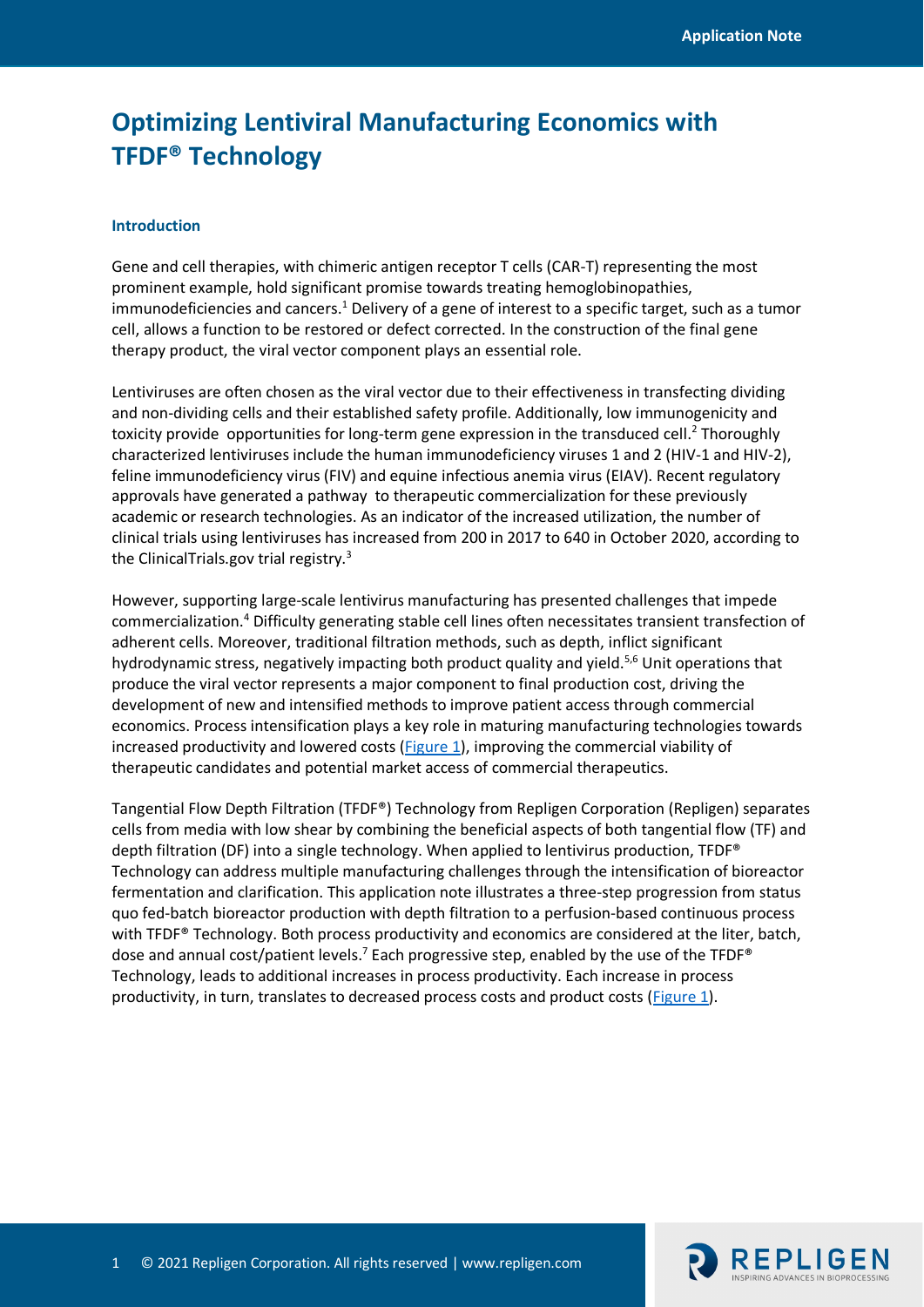

<span id="page-1-0"></span>Figure 1. The inverse relationship between process productivity and cost. Increasing process productivity through intensification decreases process costs and, in turn, product cost.

#### **Lentivirus Process Intensification Using TFDF® Technology**

TFDF $\degree$  Technology combines the benefits of tangential flow, which can process high cell density samples, and depth filtration, which can efficiently transmit product, into a single technologydelivering high transmission with high cell density samples. Cell culture feed flows through a tubular depth filter in tangential mode. As the feed travels vertically up through the lumen of the tube, appropriately sized components pass through the depth filter wall as permeate. Components of the feed that complete traveling through the tubular filter are directed back to the bioreactor as retentate [\(Figure 2\)](#page-1-1). An effective average pore rating of 2 - 5 µm passes viral vector particles, which are typically 20 - 100 nm in diameter, through the TFDF® filter, separating the viral vector from host cells and cell debris.



<span id="page-1-1"></span>**Figure 2.** TFDF® Technology combines the benefits of tangential flow and depth filtration to efficiently pass product using high cell density samples. Lentivirus is recovered in the permeate pool when using a TFDF® filter while production cells are retained in the bioreactor.

A previous publication<sup>7</sup> described the results of a collaborative study by Repligen and Oxford Biomedica (OXB), a leading gene and cell therapy company. In the study, TFDF® Technology recovered approximately 90% of the product while depth filtration only recovered approximately 70% of the product in a single harvest [\(Figure 3\)](#page-2-0). Therefore, simply substituting depth filtration with TFDF® Technology filtration can improve yield by over 20%. While a 20% increase is significant, further gains are possible due to the fact that TFDF® Technology preserves host cells. Low mechanical stress ensures that retained cells maintain a robust state capable of further production; in a step towards intensification, a single batch of production cells can be leveraged for multiple harvests, each with an average yield of approximately 90%. In the original study, a single batch of production cells was harvested twice to achieve an overall yield improvement of 250% as compared

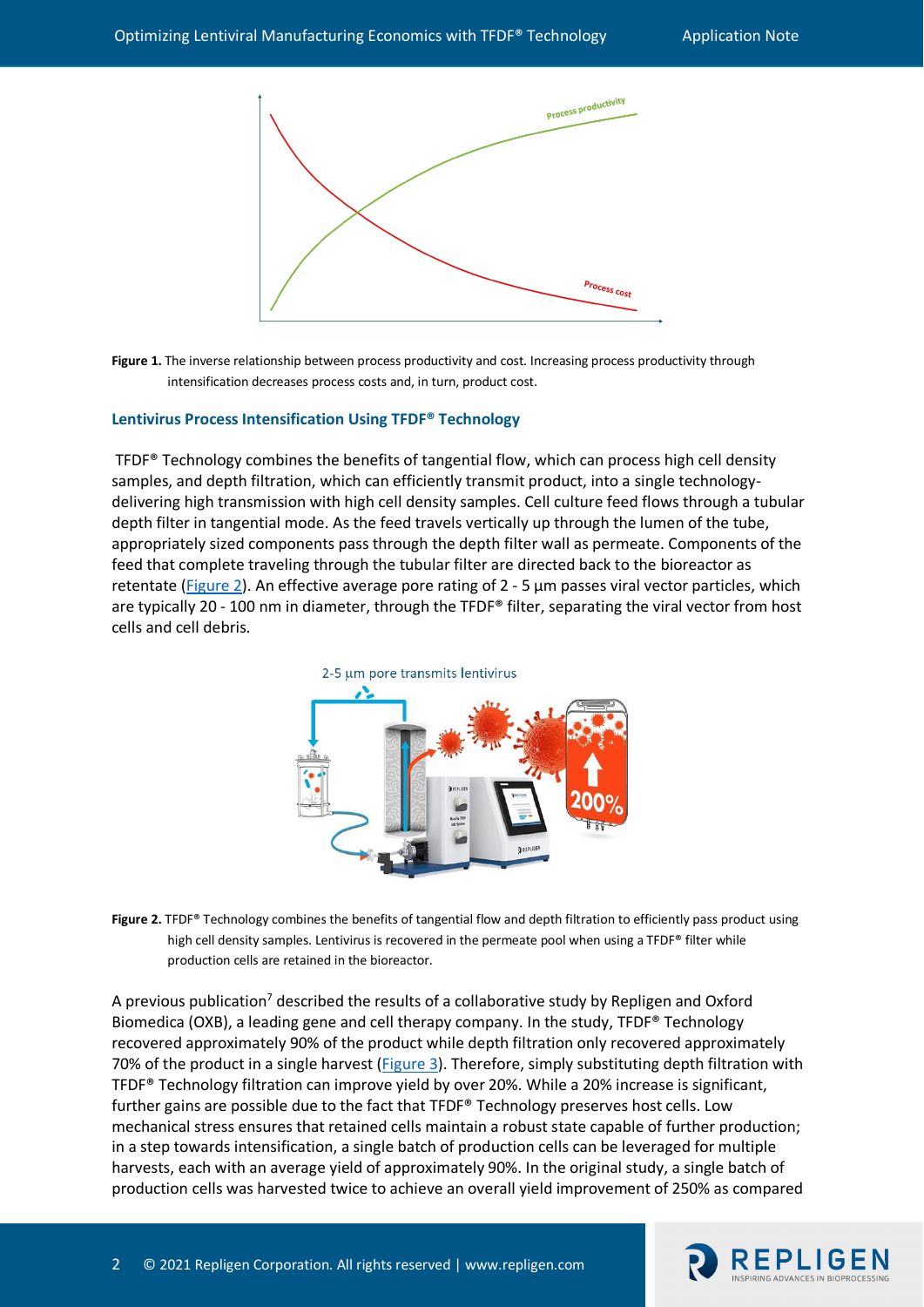to a single depth filtration harvest as a proof of concept. With no technical barriers to extending the number of harvests beyond two or progressing to continuous perfusion, the productivity of two fedbatch harvests (from the same batch of production cells) and, finally, continuous production in perfusion mode translates to economic gains [\(Figure 4\)](#page-2-1).



<span id="page-2-0"></span>**Figure 3.** Lentivirus process yield comparison between TFDF® Technology and depth filtration. The TFDF® Technology filter efficiently transmitted virus with ~90% yield in a single harvest while depth filtration achieved ~70% (third bar from left). Low shear cell retention with TFDF® Technology preserved the host cells, enabling intensification through a second harvest without the need for thawing a new cell bank and expansion through a seed train (fourth bar from left). TFDF® Technology achieves an overall 250% yield increase over two harvests in comparison to a single harvest by depth filtration (fifth bar from left).



<span id="page-2-1"></span>**Figure 4.** The progression from depth filtration to perfusion-based continuous processing. Standard depth filtration harvest process (1), TFDF® single harvest (2), TFDF® multi-harvest, the first step towards intensification (3) and intensification with continuous perfusion (4).

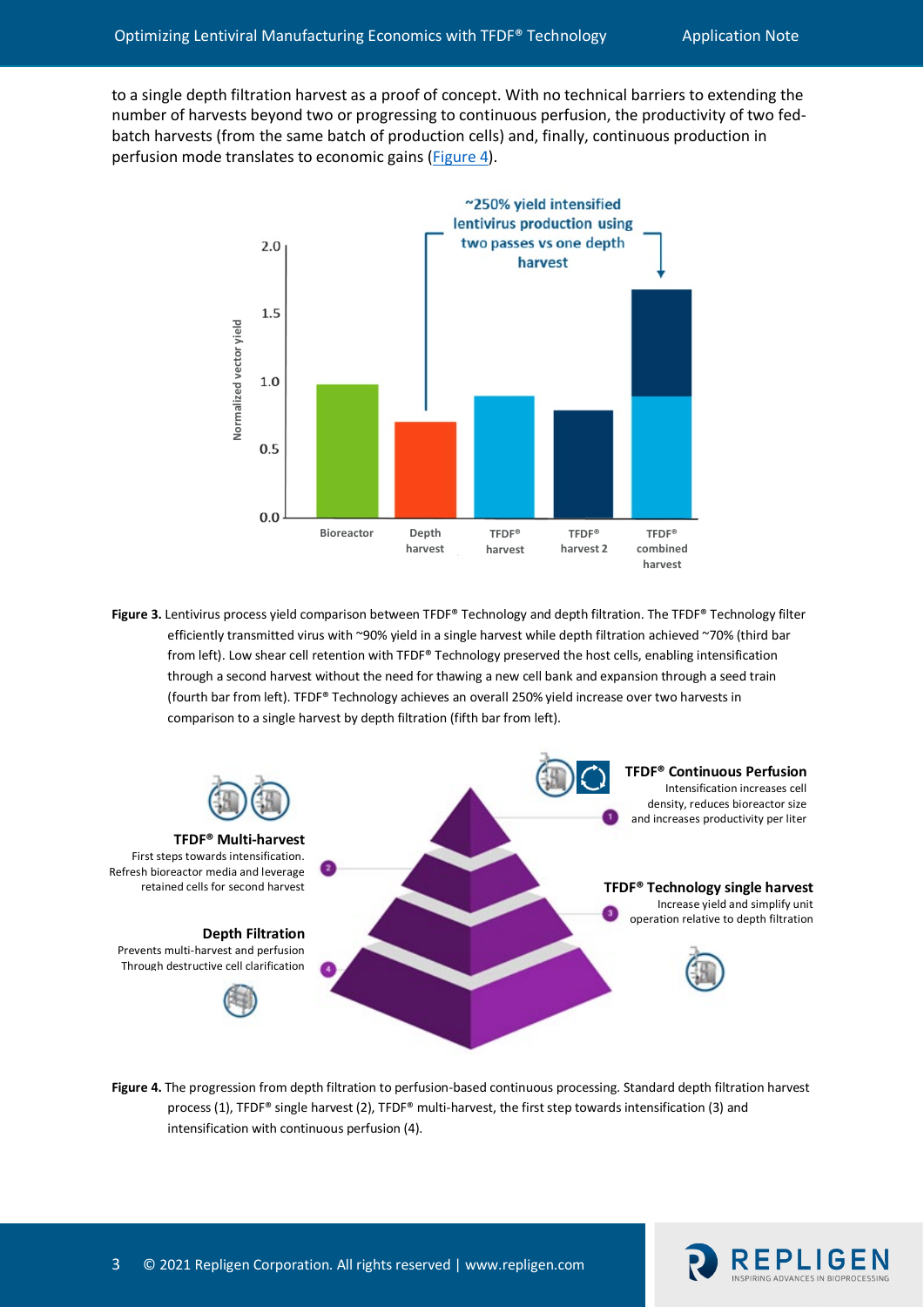#### **Modeling Lentivirus Manufacturing Costs**

Data obtained from the Oxford Biomedica study<sup>7</sup> was used to model four different manufacturing scenarios. In this model, lentivirus transduced autologous CD34+ hematopoietic stem cells (HSC), an established approach for the treatment of inherited immunodeficiencies. Using a value of 1x 1010 lentivirus transduction units (TU)/dose, the model included only the major consumables and populated with established process parameters [\(Table 1\)](#page-3-0).

<span id="page-3-0"></span>

|  |  |  | Table 1. Process parameters and consumable costs used to model four different manufacturing scenarios |
|--|--|--|-------------------------------------------------------------------------------------------------------|
|--|--|--|-------------------------------------------------------------------------------------------------------|

|                  | <b>Bioreactor</b>                                                                                                                   |
|------------------|-------------------------------------------------------------------------------------------------------------------------------------|
| <b>Process</b>   | Transfection with 1 µg of plasmid DNA/1E6 suspension cells                                                                          |
|                  | Virus productivity of 5 TU/cell/day                                                                                                 |
|                  | 25% post-clarification yield                                                                                                        |
|                  | Post-clarification unit operations: ultrafiltration/diafiltration (UF/DF),<br>chromatography, sterile filtration, formulation/fill. |
| Consumable costs | GMP grade plasmid DNA: $$300,000/g$                                                                                                 |
|                  | Suspension cell culture media: \$100/L                                                                                              |
|                  | Filters (depth filtration, sterile TFDF®, UF/DF): \$5,000/m <sup>2</sup>                                                            |
|                  | Chromatography media: \$5,000/L                                                                                                     |

#### **Non-optimized downstream leads to low yields**

For each of the four manufacturing processes considered, cell harvest or retention yield was based on the results from the referenced Repligen-Oxford Biomedica publication [\(Table 2\)](#page-3-1).<sup>7</sup> The two harvest TFDF® Technology process included replenishment of the bioreactor with fresh media following the first harvest. The perfusion process runs harvest continuously, utilizing the TFDF® Technology filter as a cell retention device both before and after transfection.

| <b>Table 2.</b> Parameters used to model the economics of four different lentivirus manufacturing processes |                                                   |                                     |                               |                                                               |  |  |
|-------------------------------------------------------------------------------------------------------------|---------------------------------------------------|-------------------------------------|-------------------------------|---------------------------------------------------------------|--|--|
|                                                                                                             | <b>Batch - Depth</b><br>filtration<br>(1 harvest) | <b>Batch - TFDF®</b><br>(1 harvest) | Batch - TFDF®<br>(2 harvests) | <b>Perfusion -</b><br><b>TFDF®</b><br>(continuous<br>harvest) |  |  |
| Cell culture mode                                                                                           | <b>Batch</b>                                      | <b>Batch</b>                        | <b>Batch</b>                  | Perfusion                                                     |  |  |
| Bioreactor seed train (L)                                                                                   | 200/500                                           | 200/500                             | 200/500                       | 20/50                                                         |  |  |
| Production Bioreactor volume (L)                                                                            | 2000                                              | 2000                                | 2000                          | 200                                                           |  |  |
| Viable cell density (cells/mL)                                                                              | $2x10^6$                                          | $2x10^6$                            | $2x10^6$                      | 2x10 <sup>7</sup>                                             |  |  |
| Virus production phase (days)                                                                               | $\overline{2}$                                    | 2                                   | 3.5                           | 3.5                                                           |  |  |
| Filtration technology                                                                                       | Depth                                             | TFDF <sup>®</sup>                   | TFDF <sup>®</sup>             | TFDF <sup>®</sup>                                             |  |  |

Harvest/retention yield (%) 70 90 90 90 90

<span id="page-3-1"></span>**Table 2.** Parameters used to model the economics of four different lentivirus manufacturing processes



**(continuous**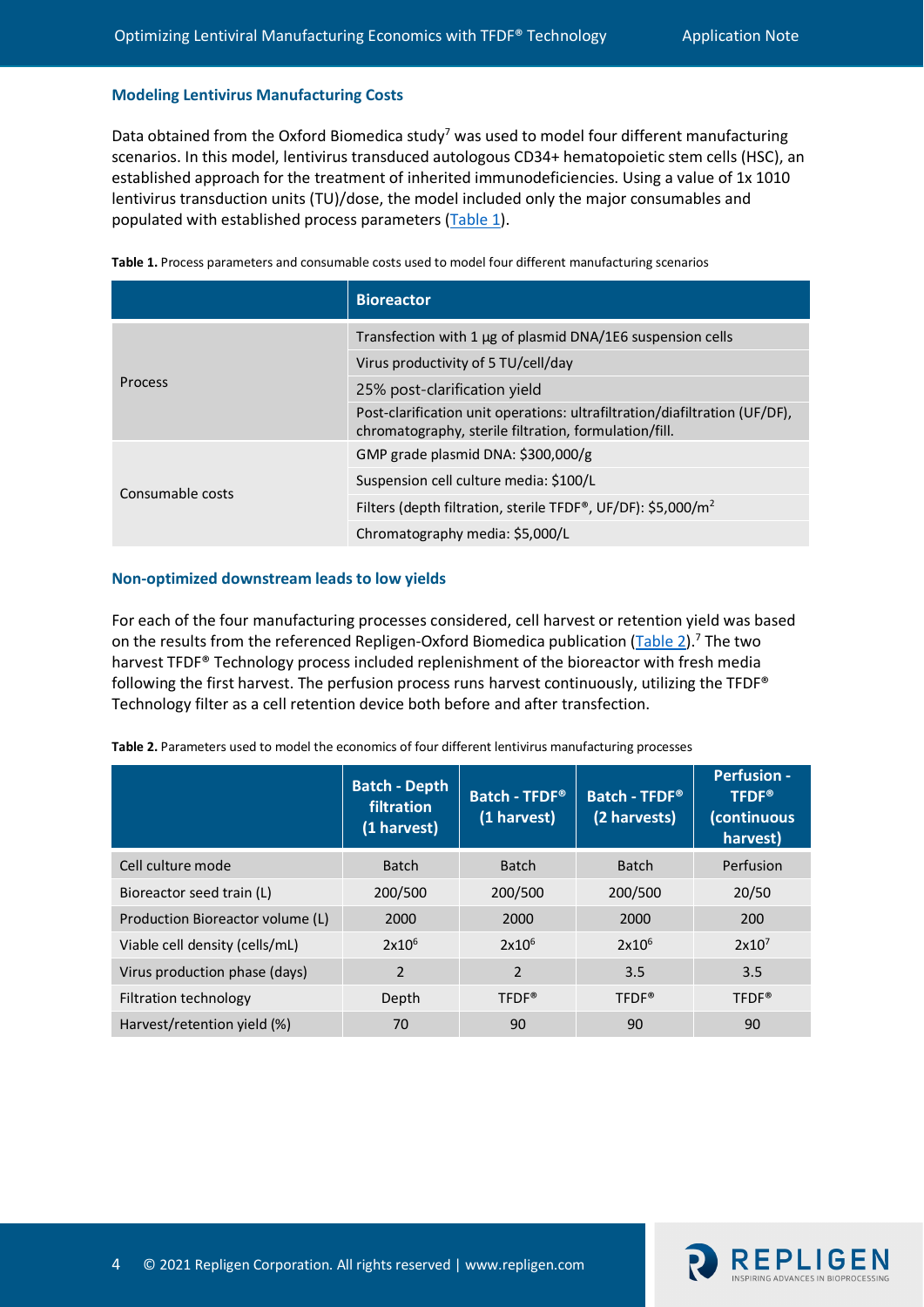# **Up to 20-fold More Doses/Harvest Using TFDF® Technology**

Process economics were first analyzed by considering the number of doses obtained per bioreactor liter. Using parameters from [Table 1,](#page-3-0) the expected retention yields and the total number of potential viral genomes (VG)/batch were calculated. With a depth filtration process defined as a productivity level of 1, the results indicated potential productivity increases ranging from 1.29 to 22.50-fold. Simple substitution of depth filtration with TFDF® technology, increased productivity by 1.29x [\(Table](#page-4-0)  [3,](#page-4-0) [Figure 5\)](#page-4-1). The tangential component of TFDF® Technology plays a key role in creating the 1.29-fold increase with a low hold-up volume. Because the feed stream passes over the depth filter continuously, product is not trapped in a dead-end fouled filter and sacrificed. More significant yield increases beyond 1.29-fold are available when the unit operation is intensified and the cells retained by TFDF® Technology are leveraged for additional harvests. Extension beyond a single harvest can be done in multiple modes. In a multi-harvest mode, harvest is started and completed at discrete time points in a fed batch manner. Multi-harvest execution is straightforward as it resembles a standard fed-batch harvest in nearly every aspect. The process itself defines each harvest and product quality analytics may be used to guide the decision on whether to pool or not pool each harvest. Transitioning from a fed-batch mode to perfusion mode truly maximizes the benefits of productive cell retention by TFDF® Technology. Perfusion can increase cell density 10-fold, decreasing bioreactor size 10-fold and increasing overall productivity/L by up to 22.50-fold. Therefore, if depth filtration produces 0.35 doses/L, TFDF® Technology in perfusion mode could produce 7.9 doses/L.

<span id="page-4-0"></span>

| Table 3. Comparative estimation of the number of doses per bioreactor liter produced with depth filtration, TFDF® |
|-------------------------------------------------------------------------------------------------------------------|
| Technology fed-batch and TFDF <sup>®</sup> perfusion processes                                                    |

|                      | <b>Batch - Depth</b><br>filtration<br>(1 harvest) | Batch - TFDF®<br>(1 harvest) | <b>Batch - TFDF®</b><br>(2 harvests) | <b>Perfusion -</b><br><b>TFDF®</b><br>(continuous<br>harvest) |
|----------------------|---------------------------------------------------|------------------------------|--------------------------------------|---------------------------------------------------------------|
| Total VG/batch       | $7.0x10^{12}$                                     | $9.0x10^{12}$                | $15.8x10^{12}$                       | $15.8x10^{12}$                                                |
| # Doses/batch        | 702                                               | 903                          | 1581                                 | 1581                                                          |
| # Doses/L bioreactor | 0.35                                              | 0.45                         | 0.79                                 | 7.9                                                           |



<span id="page-4-1"></span>**Figure 5.** The fold increase of TFDF® Technology applied in three different modes was compared to depth filtration. TFDF® Technology can increase the number of doses produced between 1.29 to 22.5-fold relative to depth filtration. Substitution of depth filtration with TFDF® filtration increases the yield by 1.29-fold. Executing two harvests from the same production cells increases yield 2.25-fold. Conversion to a perfusion mode with a continuous harvest increases the yield 22.5-fold.

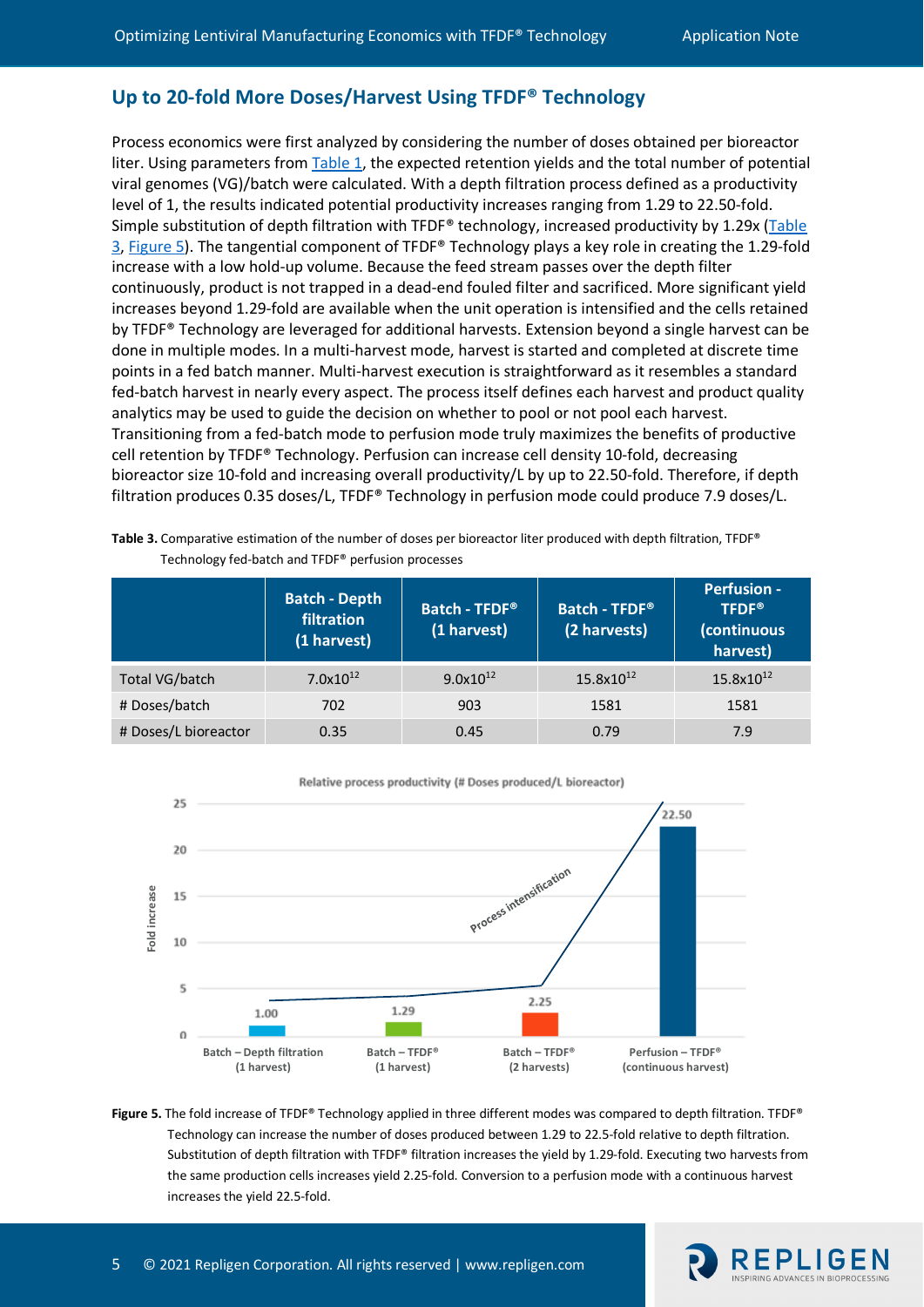### **Up to 60% consumable cost reduction with TFDF® Technology**

Lentiviral process intensification with TFDF® Technology couples increased productivity with consumable cost reduction. Once again using doses/L as a metric, the consumable cost for a TFDF® filtration and depth filtration process was calculated [\(Table 4,](#page-5-0) [Figure 6\)](#page-5-1).

As a baseline, consumable cost/dose was approximated at \$2,500/dose, indicating its significant contribution to overall viral vector cost. Substitution of depth filtration with TFDF® Technology for a single harvest increases doses 1.29-fold/batch and, in turn, decreases consumable cost/dose. Consumable costs with TFDF® Technology drop 21% to \$1,946/dose. The two harvest scenarios with a 2.25-fold productivity gain further reduces costs by 45% to \$1,367/dose. Lastly, running TFDF® Technology in perfusion mode reduces costs by 60% to \$988/dose.

|                                                         | <b>Batch - Depth</b><br>filtration<br>(1 harvest) | Batch - TFDF®<br>(1 harvest) | Batch - TFDF®<br>(2 harvests) | <b>Perfusion -</b><br><b>TFDF®</b><br>(continuous<br>harvest) |
|---------------------------------------------------------|---------------------------------------------------|------------------------------|-------------------------------|---------------------------------------------------------------|
| # Doses/batch                                           | 702                                               | 903                          | 1581                          | 1581                                                          |
|                                                         |                                                   |                              |                               |                                                               |
| Consumable<br>cost/dose(5)                              | \$2,471                                           | \$1,946                      | \$1,367                       | \$988                                                         |
| Consumable<br>cost/dose relative<br>depth filtration(%) | 100%                                              | 79%                          | 55%                           | 40%                                                           |

<span id="page-5-0"></span>**Table 4.** Comparative estimation of the number of doses per bioreactor liter produced with depth filtration, TFDF® Technology fed-batch and TFDF® perfusion processes



<span id="page-5-1"></span>

A more encompassing account of consumable costs can be generated by considering total patient demand. The number of patients that requires one dose/year is not always equally divisible by the number of doses produced/batch, creating some dependence of the final value on the exact number of patients; if every dose of a batch is used then cost/patient is lower than if the majority of a batch goes unused. his level of complexity is introduced to the model as scale-up is a tightly controlled process that rarely, if ever, allows for partial batches in response to market demand.

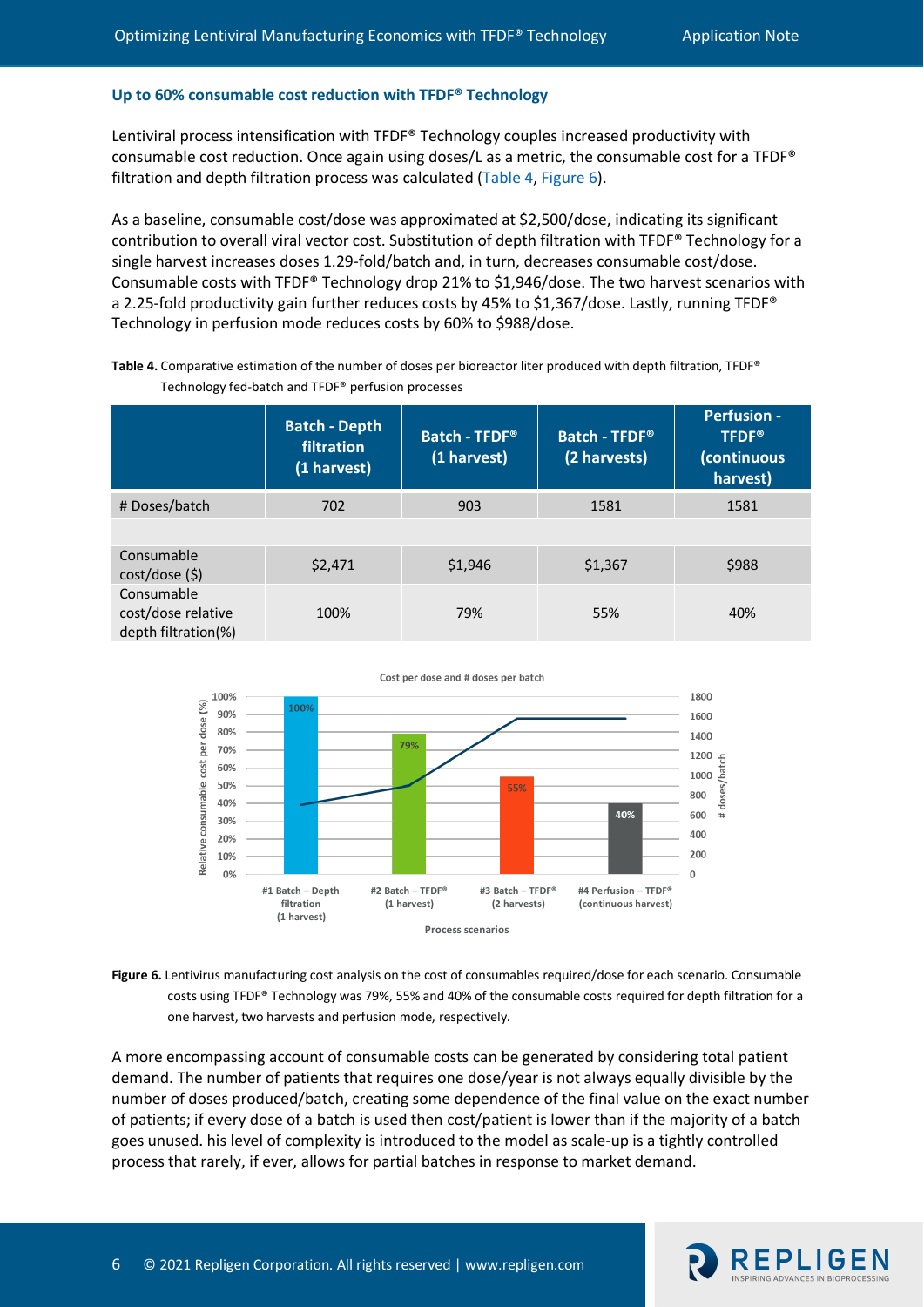Based on the output of each manufacturing process scenario, the number of batches required to treat 5,000 patients/year was estimated and used to calculate the cost of consumables/year [\(Table](#page-6-0)  [5](#page-6-0)**,** [Figure 6\)](#page-5-1). To meet the demand of 5,000 patients/year, depth filtration required eight batches at an average batch cost of \$1.73 M and an annual cost of \$13.82 M. Clarification with TFDF® Technology using one harvest reduced the number of batches by 2 to 6 at an average batch cost comparable to depth filtration at \$1.76 M and a reduced annual cost of \$10.54 M. Executing two harvests with TFDF® Technology in multi-harvest mode reduces the number of batches to four. Interestingly, two TFDF® Technology harvests increase the cost/batch moderately to \$2.16 M but significantly reduces the annual cost to \$8.62 M. Conversion from batch to perfusion, as expected, provides the most favorable economics with a batch cost of \$1.56 M and an annual cost of only \$6.25 M-. Whether in single harvest batch, two harvest batch or perfusion mode, therefore, TFDF® Technology provides improved overall manufacturing economics that are 76%, 62% and 45% of depth filtration respectively. In this simulated use case, an annual cost reduction of transitioning from a fed-batch process with depth filtration to a perfusion process with TFDF® Technology can reach \$7.58 M annually. If the number of patients is increased from 5,000 to 10,000 or even 15,000 patients/year then the economic benefits are multiplied two- and three-fold [\(Figure 6\)](#page-5-1)

|                                          | <b>Batch - Depth</b><br>filtration<br>(1 harvest) | Batch - TFDF®<br>(1 harvest) | Batch - TFDF®<br>(2 harvests) | <b>Perfusion -</b><br><b>TFDF®</b><br>(continuous<br>harvest) |
|------------------------------------------|---------------------------------------------------|------------------------------|-------------------------------|---------------------------------------------------------------|
| # Doses/batch                            | 702                                               | 903                          | 1581                          | 1581                                                          |
| # Patients/year                          | 5000                                              |                              |                               |                                                               |
|                                          |                                                   |                              |                               |                                                               |
| Batches/year                             | 8                                                 | 6                            | $\overline{4}$                | 4                                                             |
| Cost /batch (\$M)                        | 1.73                                              | 1.76                         | 2.16                          | 1.56                                                          |
| Cost (\$M)/year                          | 13.82                                             | 10.54                        | 8.62                          | 6.25                                                          |
| Relative cost<br>(% of depth filtration) | 100%                                              | 76%                          | 62%                           | 45%                                                           |

<span id="page-6-0"></span>

| Table 5. Comparative estimation of the cost required to meet the demand/patient/year produced with depth filtration, |  |
|----------------------------------------------------------------------------------------------------------------------|--|
| TFDF <sup>®</sup> Technology fed-batch and TFDF <sup>®</sup> perfusion processes                                     |  |

## **Conclusions**

Gene and cell therapies hold wondrous promise to address unmet medical conditions. More traditional therapeutics such as small molecules, recombinant proteins and monoclonal antibodies typically require years to progress through the discovery and development stage. After the definition of the therapeutic, however, decades of manufacturing development have equipped these traditional therapeutics with economically viable and scalable platforms. Conversely, gene and cell therapy early development can occur rapidly, potentially within month, with an economically viable and scalable manufacturing platform standing as a significant hurdle. TFDF® Technology helps overcome manufacturing yield challenges by increasing productivity/L, streamlining the harvest unit operation and improving overall process economics. Previous work demonstrated the compatibility of HEK293 cells with TFDF® Technology filtration for both a single harvest and multi-harvest mode. Here, we model the extension of TFDF® beyond fed-batch to perfusion and estimate productivity gains/L and improved economics/year. TFDF® Technology improves productivity and economics in all three scenarios considered. The fact that benefits are observed under all three scenarios plays a key role. One may elect to rapidly implement the technology as a single fed-batch harvest unit operation and then progressively build towards perfusion-realizing productivity and economic gains throughout.